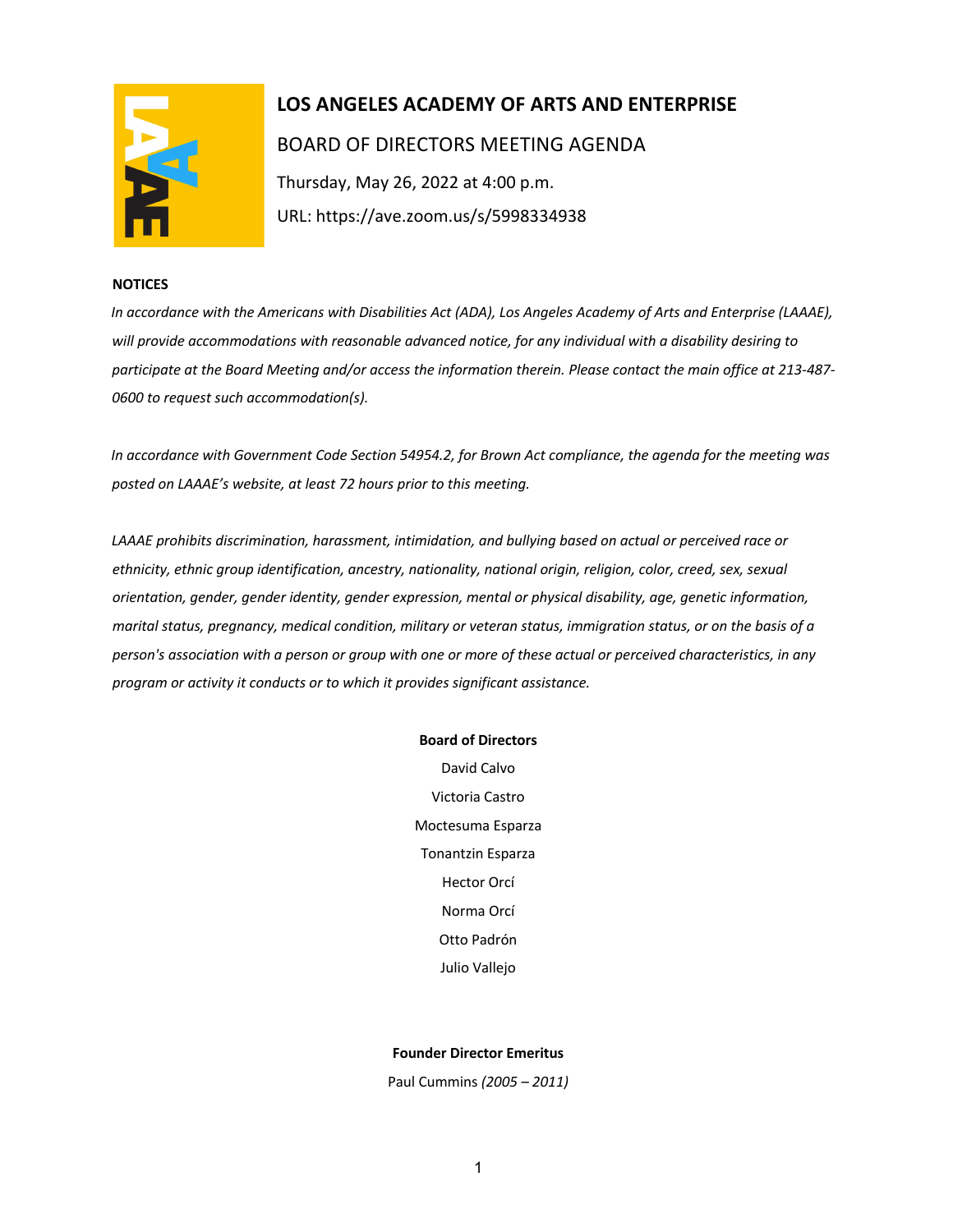## **AGENDA**

- 1. Welcome Call to Order Roll Call Establish Quorum *(Action Item)*
- 2. Approval of Agenda *(Action Item)*
- 3. Adoption of Board Findings Pursuant to Government Code Section 54953(e)(1)(A).

Pursuant to Government Code Section 54953(e)(1)(A), the Governing Board finds as follows:

(1) a state of emergency exists in California (Proclamation of State of Emergency declared March 4, 2020) related to COVID-19; and (2) the County of Los Angeles Department of Public Health currently recommends measures to promote social distancing (LADPH Reducing Risk Guidance dated September 22, 2021.) Therefore, the Governing Board may conduct this meeting via teleconference pursuant to Government Code Section 54953(e).

- 4. Public Comment on Agenda or Non-Agenda Items *(Non-Action Item)*
- 5. Approval of Previous Meeting Minutes for May 12, 2022 *(Action Item)*
- 6. Consent Agenda *(Action Item)*
	- a. Adoption of IRS Form 8879-EO Exempt Organization 2020
	- b. Adoption of Community Eligibility Provision Implementation Request
	- c. Adoption of 2022 E-rate Emergency Connectivity Fund
	- d. Adoption of Fidelity Security Life Insurance Company Policy
	- e. Adoption of Food Service Agreement SSO Program at Inner City Arts
	- f. Adoption of In-Kind Facilities Usage Memorandum for Woodcraft Rangers
	- g. Adoption of SMAA Reimbursement Letter 2019-2020 Quarter 4
	- h. Adoption of LACOE PBIS Consulting and Training Services 2022-2023 School Year
	- i. Adoption of The Young Shakespeareans Revised Program Proposal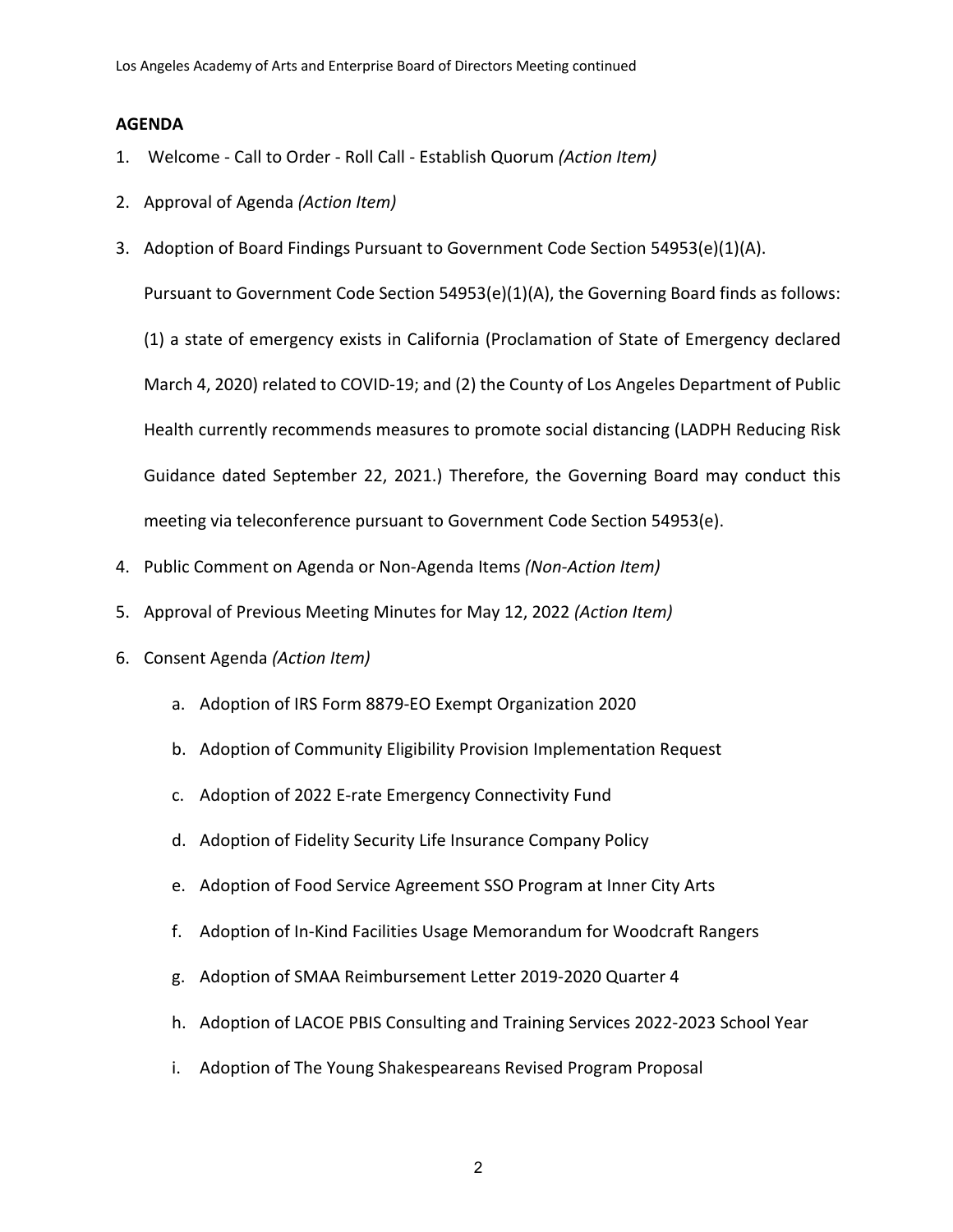j. Adoption of Didi Hirsch Memorandum of Understanding Agreement to Provide

Mental Health Services on School Site 2022-2023

- k. Adoption of Meta Studios Contract for Summer School Program
- 7. New Business *(Action Items)*
	- a. Approval of Financial Reports
		- i. Balance Sheet (April 2022)
		- ii. Income Statement (April 2022)
		- iii. Budget to Actuals (April 2022)
		- iv. Cash Flow (April 2022)
		- v. Check Register (April 2022)
		- vi. Bank Reconciliations (April 2022)
	- b. Adoption of Christy White Proposal for Independent Audit Services
	- c. Adoption of Fiscal Year 2022-2023 Budget
	- d. Discussion and Adoption of the 2022-2023 Local Control and Accountability Plan

(LCAP), Local Indicator Report, Federal Addendum, Budget Overview for Parents

(BOP), Annual Update

- e. Discussion and Adoption of Expanded Learning Opportunities Program Plan (ELO-P)
- 8. Principal Update *(Non-Action Items)*
	- a. Enrollment Update
	- b. Academic Update
	- c. Arts Update
	- d. Professional Development and Legislative Update